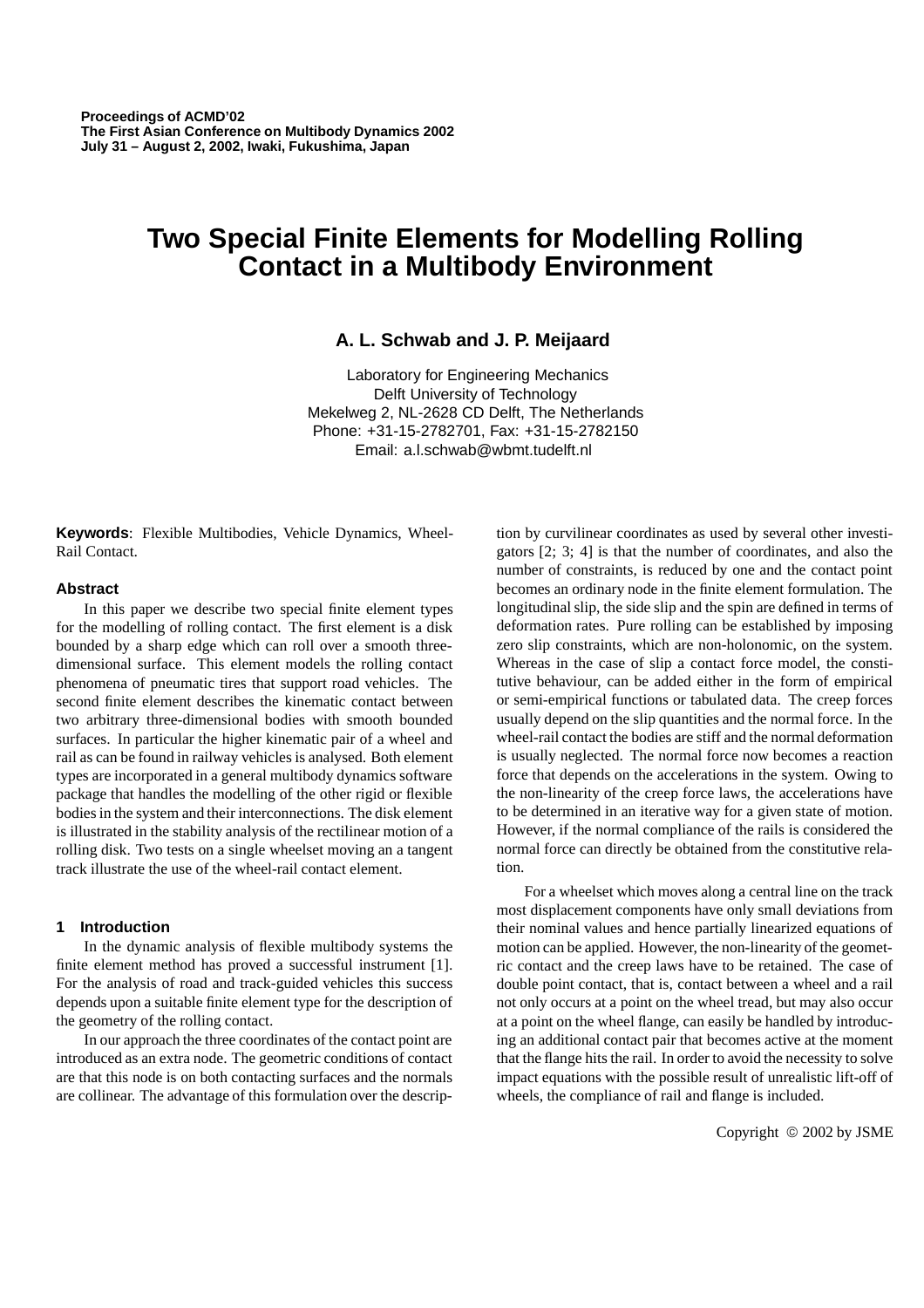#### **2 Three-Dimensional Wheel**

The three-dimensional flexible wheel element is a model of a disk bounded by a sharp edge with radius *r*, which can roll over a fixed surface. The position and orientation of the wheel will be described by the position of the wheel centre **w**, the orientation of the wheel axle  $\mathbf{e}_w$ , specified by the four Euler parameters  $q = (q_0, \mathbf{q})$ , which correspond to a rotation matrix **R**, and the position of the contact point **c** as shown in Figure 1. Note that



Figure 1. Three-dimensional wheel element

the contact point is a geometric point, it is not a fixed material point of the wheel nor of the surface. In the case of pure rolling as a rigid body the element has three degrees of freedom, while we have ten coordinates describing the position and orientation. Hence we have to impose seven constraints upon the velocities. Only two of these constraints are non-holonomic constraints, all other velocity constraints are time derivatives of holonomic conditions originating from the rigidity conditions.

The first two generalized strains for the wheel element are defined as

$$
\begin{aligned} \n\boldsymbol{\varepsilon}_1 &= \frac{1}{2} (\mathbf{r} \cdot \mathbf{r} - r_0^2) / r_0 \\ \n\boldsymbol{\varepsilon}_2 &= \mathbf{e}_w \cdot \mathbf{r} \n\end{aligned} \tag{1}
$$

with the radius vector  $\mathbf{r} = \mathbf{c} - \mathbf{w}$ , the undeformed radius length *r*<sub>0</sub> and the rotated wheel axle  $\mathbf{e}_w = \mathbf{R}\bar{\mathbf{e}}_w$ . The first strain,  $\epsilon_1$ , is a quadratic approximation of the elongation of the wheel radius. Using this approximation has the advantage of constant second order derivatives. The second strain is a measure for the lateral bending deformation. The next two generalized strains deal with the surface contact,

$$
\begin{aligned} \n\mathbf{\varepsilon}_{3} &= g(\mathbf{c})\\ \n\mathbf{\varepsilon}_{4} &= (\mathbf{r} \times \mathbf{e}_{w}) \cdot \mathbf{n} \n\end{aligned} \tag{2}
$$

with the surface defined by a function  $g(c) = 0$ . The normal vector to the surface in the contact point is given by  $\mathbf{n} = \nabla g(\mathbf{c})$ . Note that this is not a unit vector. Normalization of this vector would lead to far more complex first and higher order partial derivatives of  $\varepsilon_4$ . The third strain is a measure for the distance of the contact point with respect to the surface. By imposing the constraint  $\varepsilon_3 = 0$  the contact point will stay on the surface. By setting the fourth strain to zero we are certain of having only one contact point or in other words, the rim must be tangent to the surface. The last strain is used for the normalization condition,  $|q| = 1$ , which we have to impose on the four Euler parameters  $q = (q_0, \mathbf{q})$  to ensure that they represent a three-dimensional finite rotation, and reads

$$
\varepsilon_q = q_0^2 + \mathbf{q} \cdot \mathbf{q} - 1. \tag{3}
$$

The constraint,  $\varepsilon_q = 0$ , is no part of the wheel element but comes with every set of Euler parameters and is shown here for completeness.

Finally we define the longitudinal and lateral slip. The velocity of the material point of the wheel at contact in *c* is given by  $\mathbf{v} = \dot{\mathbf{w}} + \boldsymbol{\omega} \times \mathbf{r} + \mathbf{v}_{\varepsilon}$ . In this expression  $\mathbf{v}_{\varepsilon}$  stands for the contribution to the velocity due to the rate of deformation of the wheel, and  $\omega$  is the angular velocity of the wheel. In the contact point the two orthogonal surface tangents are the longitudinal direction  $\mathbf{r} \times \mathbf{e}_w$  and the lateral one  $\mathbf{n} \times (\mathbf{r} \times \mathbf{e}_w)$ . With these directions the longitudinal and lateral slip are defined as

$$
s_1 = (\mathbf{r} \times \mathbf{e}_w) \cdot (\dot{\mathbf{w}} + \boldsymbol{\omega} \times \mathbf{r})
$$
  
\n
$$
s_2 = (\mathbf{n} \times (\mathbf{r} \times \mathbf{e}_w)) \cdot \dot{\mathbf{c}}
$$
 (4)

Since  $\mathbf{v}_{\varepsilon}$  is perpendicular to the longitudinal direction it is not included in the definition of  $s<sub>1</sub>$ . If the generalized coordinates which describe the positions and orientation of the element are grouped together in a vector  $\mathbf{x}^T = (\mathbf{w}^T, \mathbf{c}^T, q_0, \mathbf{q}^T)$ , and the vector of slips is denoted by **s**, the expressions for the slip can be written symbolically as

$$
s = V(x)\dot{x}.
$$
 (5)

Pure rolling is described by zero slips,  $s = 0$ .

With the vector of element strains expressed as  $\varepsilon = D(\mathbf{x})$ , the generalized stresses  $\sigma$  and forces  $\lambda$  dual to the slips can be interpreted from the element equilibrium equation,

$$
\mathbf{f} = \mathbf{D}_{\mathbf{x}}^T \boldsymbol{\sigma} + \mathbf{V}^T \boldsymbol{\lambda}.
$$
 (6)

The first two generalized stresses  $\sigma_1$  and  $\sigma_2$  are the radial force and the lateral bending force. The third stress,  $\sigma_3$  is the force in the contact point exerted on the wheel perpendicular to the

Copyright  $@$  2002 by JSME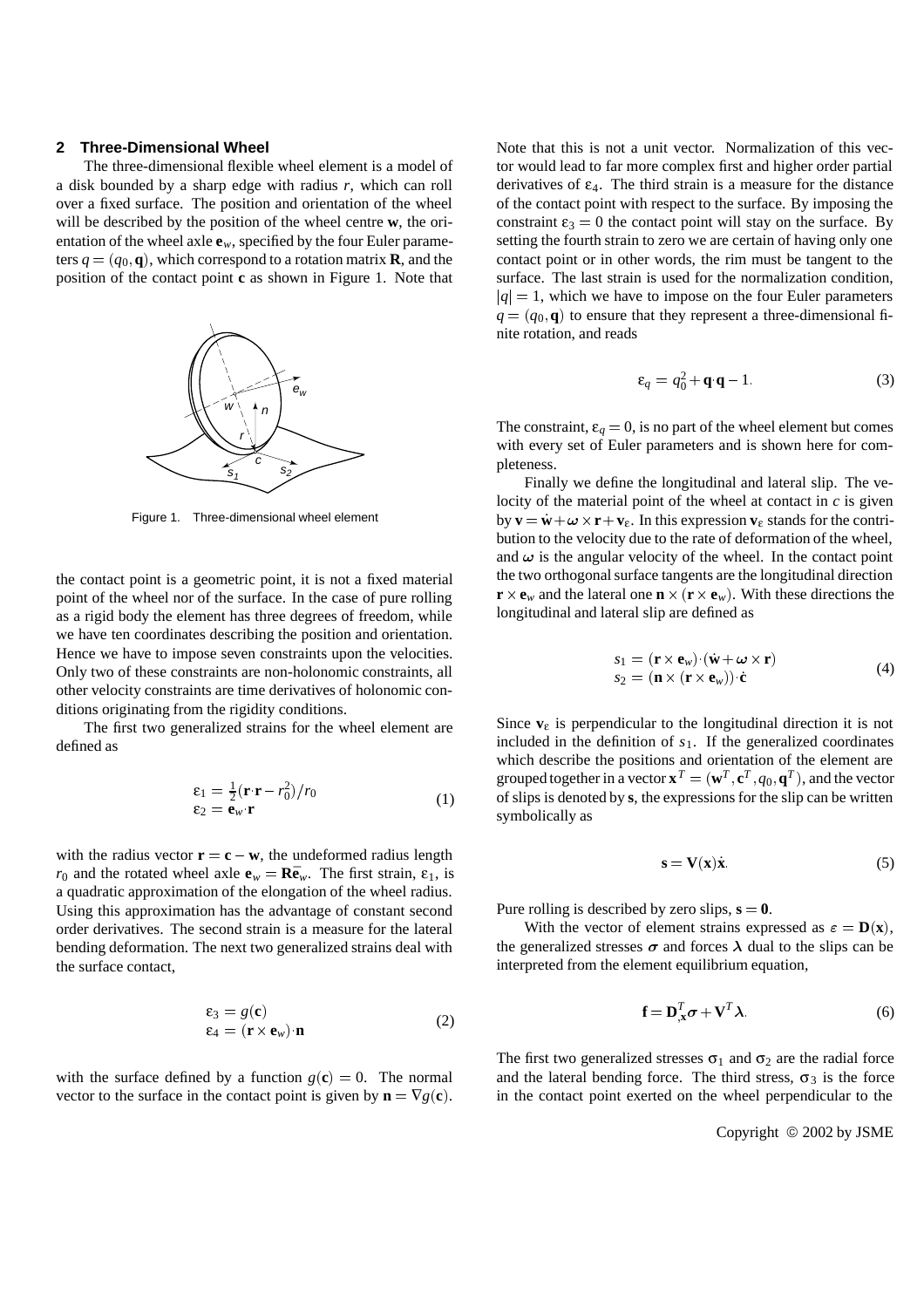surface. The fourth stress, dual to the tangent condition  $\epsilon_4 = 0$ , can be interpreted as a torque divided by the radius of the wheel acting in the contact point along the  $s_2$  direction. This torque is always zero under normal loading. Only when forces are applied in the contact point **c**, which is unrealistic since this node is a non-material point, the torque will be non-zero. The generalized forces dual to the slip can be interpreted as  $\lambda_1$  being the longitudinal contact force divided by the actual radius length  $|\mathbf{r}|$  and  $\lambda_2$ the lateral force divided by the actual radius and normal vector length  $|\mathbf{r}||\mathbf{n}|$ . This scaling seems awkward but excluding normalization in the slip definitions (4) results in much simpler first and higher order partial derivatives.

Each individual strain can be assumed either zero or nonzero, representing respectively the rigid and the deformable case. In the deformable case a constitutive equation relating  $\sigma$  to  $\varepsilon$  has to be applied. The same holds for a longitudinally and/or laterally slipping wheel. In this case the generalized stresses, in particular the normal stress  $\sigma_3$ , are usually incorporated in the constitutive behaviour, taking the form  $\lambda = \lambda(s, \sigma)$ . A detailed description of the constitutive behaviour of three-dimensional elastic bodies in rolling contact can be found in the books by Kalker [5] and Johnson [6].

#### **3 Wheel-Rail Contact Element**

A special finite element that describes the contact between two bodies, of which one can move in space, henceforth called the wheel, and the other is fixed to the ground, henceforth called the rail, is described as follows. The nodal coordinates are the po-



Figure 2. Wheel-rail contact pair with contact point C.

sition coordinates of the centre of the wheel,  $\mathbf{w} = (w_x, w_y, w_z)^T$ , the four Euler parameters that describe the rotation of the wheel with respect to a nominal position,  $q = (q_0, \mathbf{q})$ , which correspond to a rotation matrix **R**, and the coordinates of the contact point,  $\mathbf{c} = (c_x, c_y, c_z)^T$ . Four holonomic generalized deformations are defined, which, if required to be zero, give the contact conditions, as

$$
\varepsilon_1 = g_w(\bar{\mathbf{r}}) = g_w(\mathbf{E}^{0T} \mathbf{R}^T (\mathbf{c} - \mathbf{w})),
$$
  
\n
$$
\varepsilon_2 = g_r(\mathbf{c}),
$$
  
\n
$$
\varepsilon_3 = \mathbf{n}_w \cdot \mathbf{a}_r = (\mathbf{R} \mathbf{E}^0 \bar{\nabla} g_w) \cdot \mathbf{a}_r,
$$
  
\n
$$
\varepsilon_4 = \mathbf{n}_w \cdot \mathbf{b}_r = (\mathbf{R} \mathbf{E}^0 \bar{\nabla} g_w) \cdot \mathbf{b}_r.
$$
\n(7)

Here,  $\bar{\mathbf{r}}$  are the coordinates of the contact point of the wheel expressed in a body-fixed frame,  $\mathbf{E}^0$  is the orientation of the wheel in the reference position, the functions  $g_w$  and  $g_r$  yield a measure of the outward distance to the surfaces of the wheel and rail respectively,  $\mathbf{n}_w$  is the normal to the surface of the wheel, and  $\mathbf{a}_r$ and  $\mathbf{b}_r$  are two tangent vectors to the surface of the rail in the direction of the track and in a perpendicular direction. The operator  $\bar{\nabla}$  denotes differentiation with respect to the body-fixed coordinates  $\bar{r}$ . The first two deformations measure the distance to the bounding surfaces, which may be unequal to zero if separation or indentation is possible. The third and fourth deformation are always zero, because they define the contact point or potential contact point.

In addition to these four deformations, three non-holonomic slip functions are defined as

$$
s_1 = \mathbf{v}_c \cdot \mathbf{a}_r,s_2 = \mathbf{v}_c \cdot \mathbf{b}_r,s_3 = \omega_w \cdot \mathbf{n}_r,
$$
 (8)

where  $\mathbf{v}_c = \dot{\mathbf{w}} + \omega_w \times (\mathbf{c} - \mathbf{w})$  is the velocity of the material point of the wheel at the contact point,  $\mathbf{n}_r$  is a normal vector to the rail at the contact point, and  $\omega_w$  is the angular velocity of the wheel. The slips  $s_1$  and  $s_2$  are the slip velocities in the two tangent directions and  $s_3$  is the spin. Pure rolling can be modelled by making the slip velocities zero.

The generalized stresses dual to the generalized deformations are obtained either as constraint forces or are given by constitutive relations, the creep laws. The creep forces depend on the position of the contact point, the rolling velocity, here defined as  $\|\dot{\mathbf{c}} - \mathbf{v}_c/2\|$ , the normal force at the contact point and the slips (8). If the constitutive relations depend on the normal force that is a constraint force, the accelerations have to be determined in an iterative way, as in the case of dry friction.

#### **4 Rolling Disk Example**

One of the simplest and most intriguing examples of a spatial non-holonomic system is a disk rolling without slip on a horizontal plane. From experience we know that such an object, if given enough initial speed, shows stable motion which is quite different from the behaviour at low speed. We will investigate the stability of the rectilinear motion with the help of the wheel element from Section 2. The rolling of a disk on a horizontal plane has been studied in detail by for example Neĭmark and Fufaev [7] and we shall compare the results. The finite element model of the system consists of a wheel element, rolling on a horizontal plane  $z = 0$ , and three orthogonal hinges attached to the wheel centre to describe the three degrees of freedom: pitch, roll and yaw (Figure 3). The two kinematic coordinates are the *x* and *y* position of the point of contact in the plane. We will assume that the infinitesimally thin disk has uniformly distributed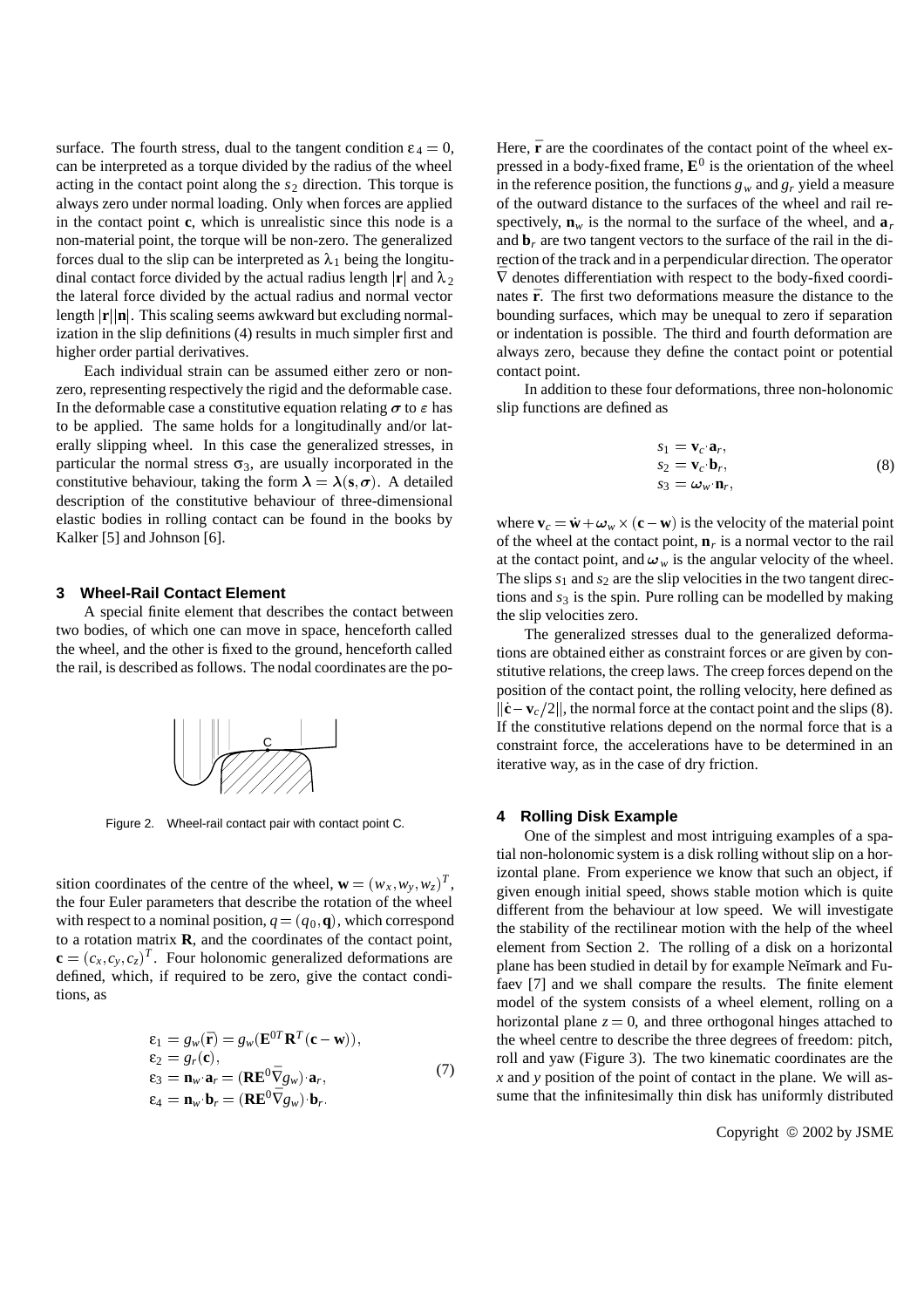

Figure 3. Disk rolling on a horizontal plane.

unit mass *m*, unit radius *r* and a unit gravitational force field *g* in the downward direction.

The stability of the rectilinear motion at longitudinal speed *v* is investigated by the determination of the eigenvalues of the linearized equations of motion.The method for deriving these equations in a systematic manner can be found in [8]. The dimension of the eigenvalue problem is eight; namely two times the number of degrees of freedom plus the number of kinematic coordinates. Beforehand we know that there are six zero eigenvalues. The first two pairs are a consequence of the two cyclic coordinates, the pitch and the yaw, in the system. The potential energy is only a function of the rotation along the longitudinal axis, the roll angle. The last two zero eigenvalues describe the kinematic motion of the point of contact  $(x, y)$ . The remaining two non-zero eigenvalues of the perturbed rectilinear motion in the speed range of  $0 \le v \le 1$ , where speed scales according to  $\sqrt{gr}$ , are shown in Figure 4. At low speeds there are two equal and opposite real



Figure 4. Root loci of the eigenvalues  $\lambda$  for the rectilinear motion of a rolling disk on a horizontal plane in the speed range of  $0 \le v \le 1$ .

eigenvalues describing unstable perturbed motion, just like an inverted pendulum. At increasing speed these eigenvalues move to zero, where at the critical speed [7],  $v = 1/\sqrt{3} \approx 0.58$ , they change into a pair of conjugated imaginary values which describe an undamped oscillatory motion. The corresponding eigenmode is of the slalom type and can best be characterised by a  $90^{\circ}$  phase angle between the roll and the yaw motion. Further increase of the speed shows an approximately linear increase in the eigenvalues.

The unstable perturbed motion, below the critical speed, is illustrated by a transient analysis. The initial conditions are a vertical position with a forward speed of  $v = 0.4116$ , an angular roll velocity of -0.01 and a zero yaw rate. The path of the centre of the disk and the path of the contact point in the plane are shown in Figure 5 for the time period of 87 units, where one time unit scales according to  $\sqrt{r/g}$ . The low roll velocity starts



Figure 5. Path of a rolling disk on a horizontal plane at subcritical speed for a time period of 87 units, with an initial forward velocity 0.4116 and a roll velocity -0.01.

the initially exponentially increasing inclination of the disk, after which it makes a sharp turn and rises up again to the vertical position. This motion is repeated at equal time intervals and in alternating turning directions. The unstable rectilinear motion is transformed into a quasiperiodic motion where the disk continues to wobble forward.

The forces in the contact point exerted by the wheel on the plane for this quasiperiodic motion are shown in Figure 6. During cornering the lateral and normal force increase in magnitude whereas the longitudinal contact force shows a short oscillation indicating an accelerating and decelerating longitudinal motion. The ratio of the in-plane contact force to the normal contact force during cornering is at most 0.52. The friction coefficient must be above this value to ensure rolling without slipping.

However, if we assume a force contact model which is linear in the slip velocities at the contact point then the disk on a smooth surface will slip into an almost cyclic motion during the first turn. In this motion the centre of mass mainly moves in the downward direction while the rotation of the point of contact increases rapidly. The disk eventually will come to the singular horizontal rest position in a finite time. Compare this with the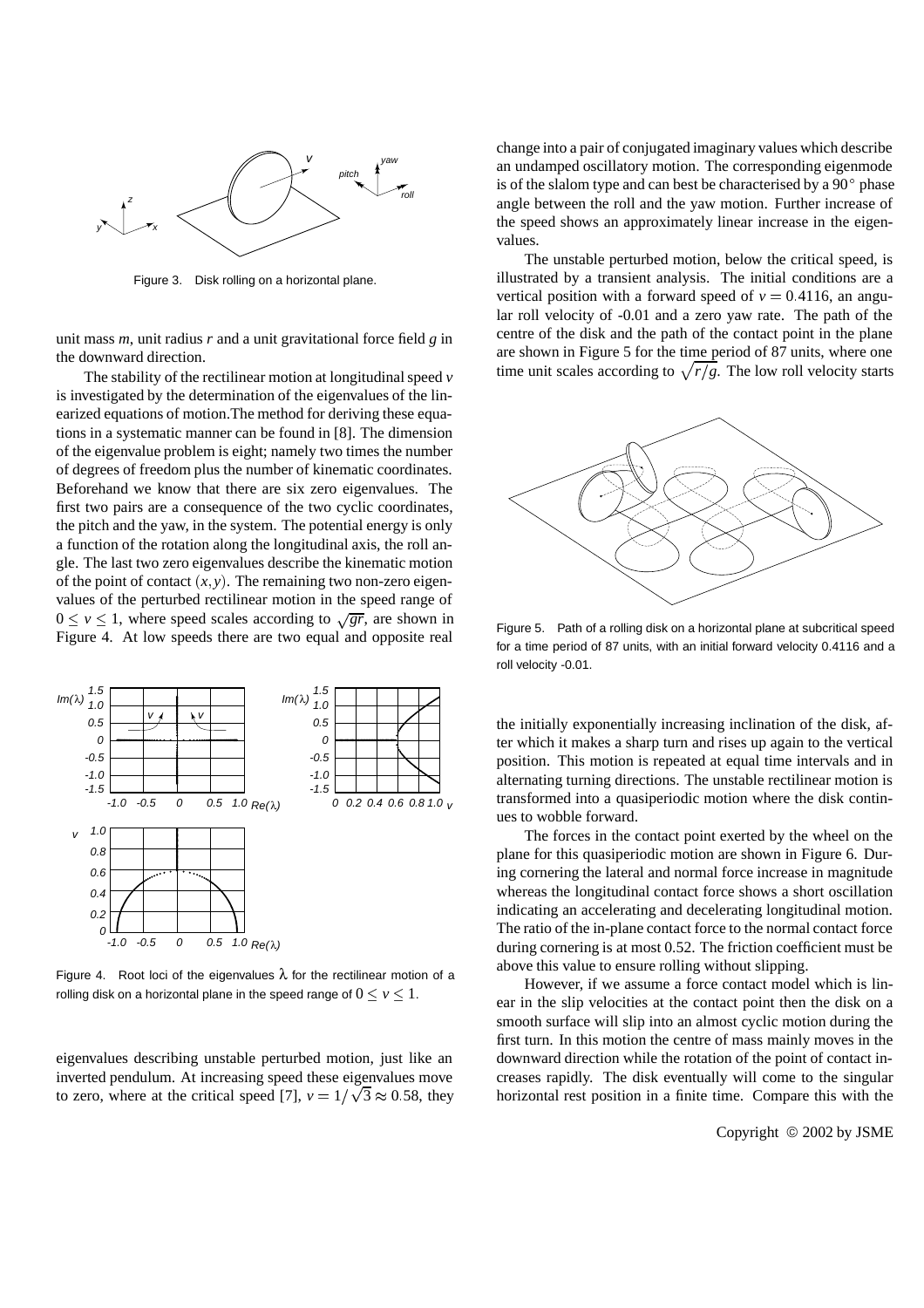

Figure 6. Forces in the contact point of a rolling disk on a horizontal plane at subcritical speed for a time period of 87 units, with an initial forward velocity 0.4116 and a roll velocity -0.01.

behaviour of the contemporary executive toy known as "Euler's disk"; a smooth edged disk on a slight concave supporting bowl which whirrs and shudders to a horizontal rest [9].

### **5 Wheelset Example**

The use of the wheel-rail element is illustrated in two test examples which involve a single wheelset on a tangent track that is suspended in a moving frame that imposes a constant forward velocity on the centre of the wheelset. The chosen profiles are S1002 for the wheel bands and UIC60 for the rails, as given in [10]. The track width of the wheelset is 1:5 m and the gauge between the rails is  $1.435$  m, with slant  $1/40$  or  $1/20$ .

#### **5.1 Klingel Motion of a Wheelset**

The first test involves the kinematic, or Klingel, motion of the wheelset. The slip velocities are put equal to zero in this case. Because the system becomes overconstrained, axial deformation of the axle of the wheelset is allowed. The theoretical wave length  $\lambda$  for small amplitudes for this motion is

$$
\lambda = 2\pi \sqrt{\frac{br_0}{\gamma} \frac{(\rho_w - \rho_r)}{\rho_w} \frac{b}{(b + \rho_r \sin \alpha)}},
$$
(9)

where  $\gamma = \tan \alpha$  is the conicity, *b* is half the distance between the two contact points,  $r_0$  is the rolling radius,  $\rho_r$  is the radius of curvature of the rail (convex positive), and  $\rho_w$  is the radius of curvature of the wheel in the meridional plane (concave positive). For the rail slant  $1/40$ ,  $\lambda = 14.463$  m, and for the rail slant  $1/20$ ,  $\lambda = 39.589$  m, which agree well with numerically obtained results. For larger amplitudes, the wave lengths decrease.

#### **5.2 Critical Speed of Wheelset**

As a second test example, the critical speeds are determined. The mass of the wheelset is 1887 kg, its principal moments of in-





Figure 7. Kinematic motion with various amplitudes; rail slant 1/40.



Figure 8. Kinematic motion with various amplitudes; rail slant 1/20.

ertia are 1000, 100, and 1000 kgm<sup>2</sup>, and the total vertical load is 173226 N. The linear creep coefficients are 12 MN in both directions and 20 kNm as a coupling between spin and lateral creep. The effect of saturation is included according to the formula of Vermeulen and Johnson [11]. At a rail slant of  $1/40$ , the critical speed is  $V_{cr} = 30.4$  m/s without spring supports and  $V_{cr} = 55.5$ m/s with a yaw spring of stiffness 816 kNm/rad. The stability of the free wheelset at low speeds is caused by the positive gravitational stiffness. For a rail slant of  $1/20$ , the free wheelset is unstable at low speeds, because the gravitational stiffness is negative. With a yaw spring with stiffness 816 kNm/rad, the critical speed is  $V_{cr} = 130.0$  m/s.

At the critical speeds, subcritical Hopf bifurcations occur. This can be understood, because the Klingel wavelength decreases with increasing amplitude. For speeds above the critical speed, limit cycle motion with flange contact is found.

Copyright  $@$  2002 by JSME